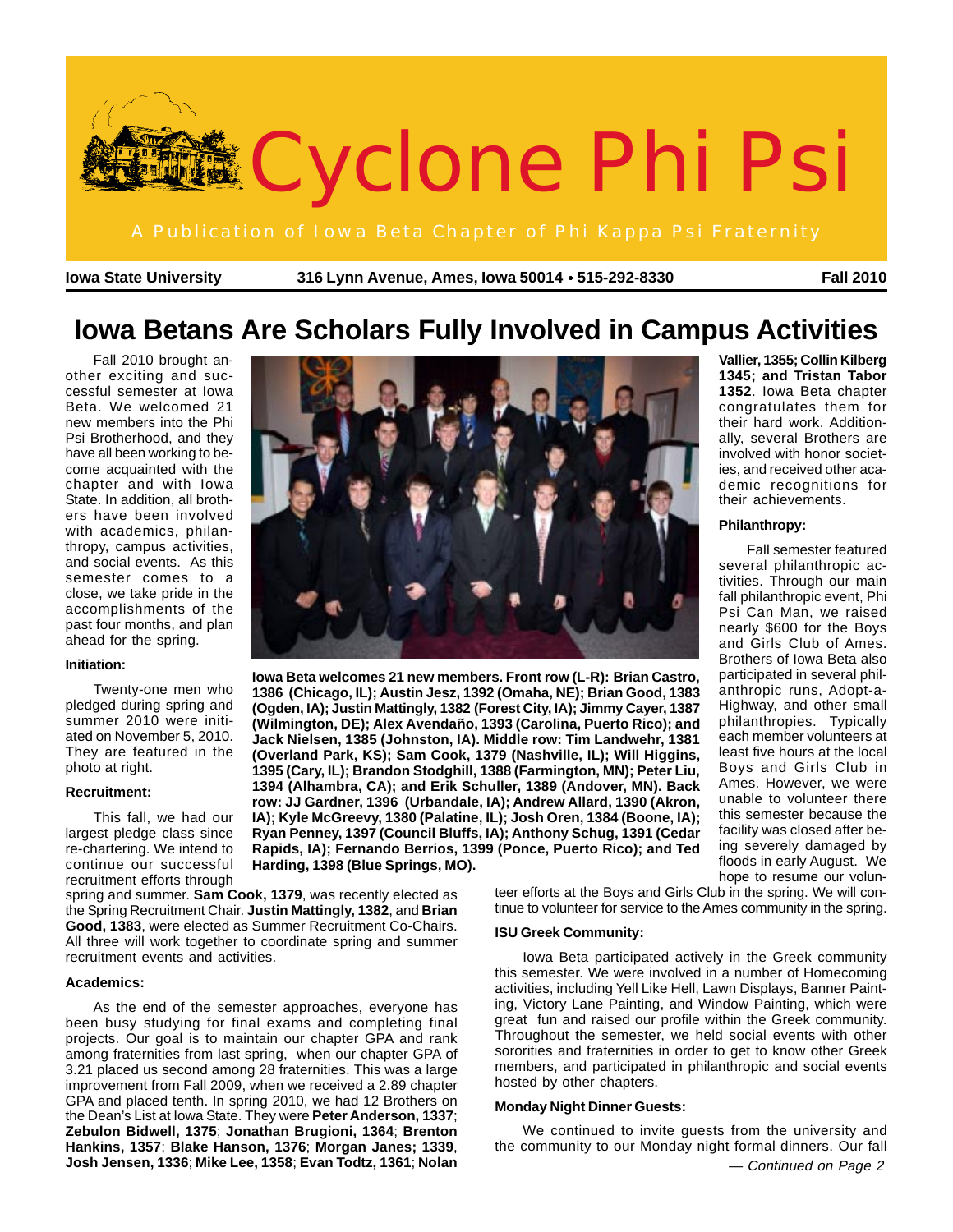semester guests were: **Steve Prater,** an architect with the University, and his wife, **Dottie**, an art teacher and artist; **Gail Nonnecke**, ISU Professor of Horticulture; **Dorothy Masinde**, Assistant Director for the Ugandan field operations of an Iowa State program called Sustainable Livelihoods; **John Martens**, an Ames criminal defense lawyer, and his wife, **Linda**, the Coordinator of Gifted Programming for the Ames Community Schools; **Dr. John Shierhotz**, an Ames Radiologist, and his wife, **Suzy**, a local volunteer extraordinaire; **Dr. Chuck Jons**, a retired otolaryngologist and Iowa Alpha Phi Psi, and his wife,



**Carolyn**, who is heavily involved with early childhood literacy in Ames; ISU head wrestling coach **Kevin Jackson**, his wife, **Robin**, who is a psychiatric nurse; **Steve Goodhue**, president of First American Bank, Ames, and his wife, **Tami**, a marketing representative for a local construc-

**ISU head wrestling coach Kevin Jackson and his family joined us for Monday night dinner this fall.**

tion company; **Brett Tjepkes**, Iowa Highway Patrolman; **Jenn Plagman-Galvin**, ISU Director of Greek Affairs; **Brett McIntyre**, meteorologist with WHO TV in Des Moines; and **Chad Gasta**, Associate Professor in the Department of World Languages and Cultures and Director of the International Studies Program.

#### **Brothers' ISU and Community Involvement :**

**Alex Avendaño, 1393:** George Washington Carver Scholarship awardee; ISU Soccer Club; Society of Hispanic Prof. Engineers.

**Andrew Augustine, 1377:** Emerging Greek Leaders Council.

**Zeb Bidwell, 1375:** VP Alumni Relations for Delta Sigma Pi Prof. Business Fraternity; Intnl. Business Club; recruiter, CIMBA Study Abroad; student member, AICPA and ISCPA; National Society of Collegiate Scholars; Phi Kappa Phi Honorary.

Pledge **Brett Byriel:** president of his dorm floor.

**Brian Castro, 1386:** president, Minorities in Agriculture, Natural Resources, and Related Sciences (MANRRS); treasurer, Latino Heritage Committee. This photo of Brian appeared in the Iowa State Daily and Stories, the magazine for alumni of the



College of Agriculture and Life Sciences. Brian helped lead the March of the Flags parade for Latino Heritage month.

**Sam Cook, 1379:** weather broadcaster, Cy's Eyes on the Skies on the local ISU channel; member, ISU Chapter of the American Meteorological Society. The ISU AMS Club received the Outstanding Student Chapter of the Year Award for 2009-2010.

**Austin Creswell, 1348:** member, Alpha Phi Omega Service Fraternity. Austin traveled to Japan this past summer for Camp Adventure Youth Services.

**Nick Dodson, 1363:** treasurer and finance mgr., ISU Ames YMCA; member, Delta Sigma Pi Professional Business Fraternity.

**Michael Good, 1362:** National Merit Scholar; manager, Iowa State Men's Basketball.

**Karl Hafencher, 1338:** Associated General Contractors at ISU; Engineering Week Ambassador.

**Brenton Hankins, 1357:** president, Iowa State Skydivers.

**Blake Hanson, 1376:** founder and president, ISU Pre-Law Chapter of Phi Alpha Delta Law Fraternity International; one of two students in US appointed to Phi Alpha Delta Pre-Law Advisory Council by the International Justice. Blake's associations include ISU Ambassadors; Golden Key Honor Society; Phi Kappa Phi Honorary; and the Natl. Society of Collegiate Scholars. He was keynote speaker for the first-ever ISU Fall Leadership Conference.

**Ted Harding, 1398:** researcher, Unmanned Aerial Vehicle (UAV) Region Five Open Lab; Iowa Statesmen Choir.

**Will Higgins, 1395:** Engine Team, Formula SAE (Society of Automotive Engineers).

**Collin Kilburg, 1345:** personal trainer; group fitness instructor; Strength and Conditioning Student Volunteer; student representative, Kinesiology Curriculum Committee.

**Mike Lee, 1358:** ISU Wind Ensemble; ISU Symphony Orchestra; ISU Brass Quintet; ISU Jazz II.

**Evan Lowther, 1378**: member, ISU Scuba Club.

**Josh Oren, 1383:** Chemistry Learning Community; Cyclone Go Club.

**Brandon Otto, 1371:** Web developer, Animal Science Dept.

**Ryan Penney, 1397:** Iowa State Marching Band.

**Brandon Stodghill, 1388:** Generations Scholarship recipient.

**Evan Todtz, 1361:** Recruitment and Morale Captain, ISU Dance Marathon; Tennis Club; Phi Kappa Phi Honorary. Evan will study in Spain this spring to develop his language skills.

**Nolan Vallier, 1355:** ISU Symphony Orchestra; ISU Wind Ensemble; ISU Brass Quintet; ISU Jazz Combos; music representative to the Student Representative Council; Phi Beta Kappa Honor Society; Phi Kappa Phi Honorary. Nolan recently received a \$1000 Brass Scholarship.

**Henry Wang, 1365:** Hixson Scholar and MVP Scholar; Recruitment and Morale Captain, ISU Dance Marathon; Dub-H Hip-Hop Club; modeling director, ISU Fashion Show; coordinator, ISU Project Runway; assistant editor, Iowa State Daily Style Section; office assistant, ISU Greek Affairs Office.

#### **Graduation:**

**Karl Hafencher, 1338,** will graduate at the end of this fall semester with a degree in construction engineering. We congratulate him, and wish him all the best with his future plans.

#### **National Fraternity:**

Grand Arch Council was held this past summer at the Hilton Hotel in Orlando, Florida, near Disney World. **Peter Anderson, 1337**, **Andrew Augustine, 1377**, **Brandon Otto, 1371**, and **Andrew Turner, 1343**, attended. Brothers participated in a variety of activities and information sessions to learn more about the Fraternity and its governance. Several brothers also attended the American Leadership Academy in Cabo San Lucas, a program designed to assist Phi Psis in leadership and chapter development.



**Our "Phi Psi Singers" produced a CD of Phi Psi songs and sold over 100 copies at the GAC. Above, Andrew Augustine, '10-1377, Peter Anderson, '07-1337, and Brandon Otto, '09-1371, entertain before the final banquet.**

**Iowa Beta has become a significant presence** at Iowa State since our re-chartering. We are determined to continue to excel in recruitment and academics, and to make all of our alumni proud. We welcome you back to the chapter house whenever you're in the area. — Zebulon Bidwell, '10-1375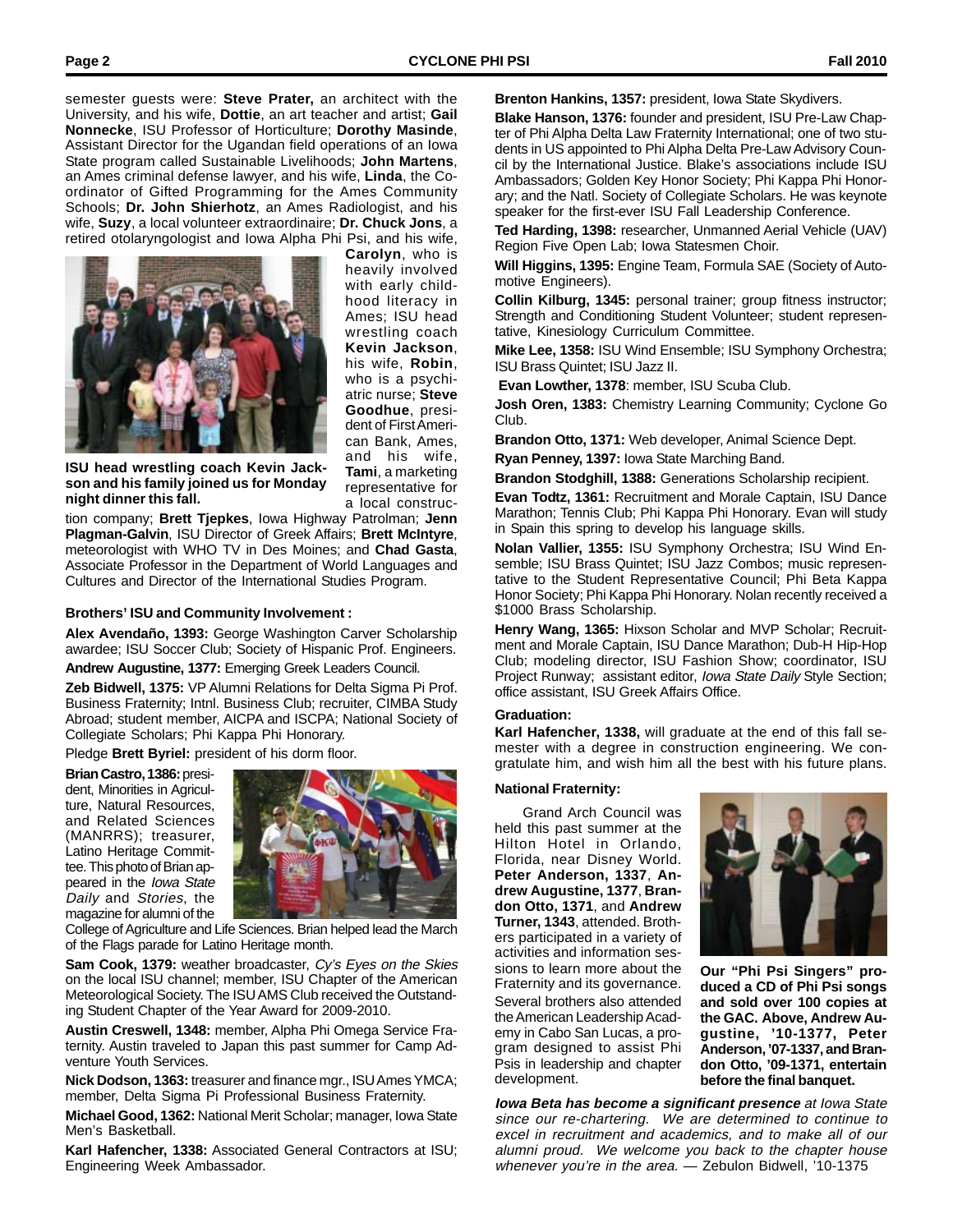### OTHER WAYS TO GET INVOLVED

#### **Attend Founders Day**

The Central Iowa Alumni Association will be hosting its annual Founders' Day dinner Friday, February 18, 2011, starting at 5:00 p.m., at the Wakonda Club in Des Moines. Spouses/ significant others are welcome. If you're in the area and plan to attend, please email your intentions to Mark Easler, at easlerm@nationwide.com.

#### **Plan Ahead for Iowa Beta's Centennial Celebration**

Save the date for sometime fall semester, 2013. Details will follow later, but start thinking about calling up your contemporaries and making this the event that all of you actually come back to Ames for: a fun, fraternity gathering.

#### **Recommend a Rushee**

Do you know a young man of exceptional character and academic ability who plans to attend Iowa State? If so, the chapter would like to meet him! Every person you recommend will be contacted and given careful consideration. All such recommendations should be directed to our recruitment chairmen, **Brian Good** (bpgood@iastate.edu, 515-298-3703) or **Justin Mattingly** (justinmattingly8@gmail.com, 641-494-4791). Don't know who is going to Iowa State from your town? Let Brian or Justin know, and they can send you the list.

#### **Sign Up for E-mail Updates**

Several e-mail updates are sent between issues of the Cyclone Phi Psi to those for whom we have good e-mail addresses. If you're not getting Phi Psi Update from Iowa Beta in your mailbox, please send your e-mail address to Bill Good at williamjongood@gmail.com, and ask to be included. And don't forget to periodically check out the chapter Web site at **www.isuphipsi.org.**

#### **New Corporation Board Officers**

The House Corporation Board has several new members, who are listed at right. We thank the following alumni who have served on the board since the chapter comeback effort began: **Glen Breuer, '71-951; Dave Carlson, '62-758; Andy Anderson, '73-945; Lance Stahl, '87-1201; Steve Banks, '95-1293; Doug Bywater, '96-1302**; and **Tom Huisman, '74-967.**

### **Chapter and Alumni Officers**

#### **Fall Semester Officers**

| AG (Corresponding Secretary)  Evan Lowther, '10-1378 |  |
|------------------------------------------------------|--|
|                                                      |  |
|                                                      |  |
|                                                      |  |
|                                                      |  |
|                                                      |  |

#### **Corporation Board**

| randy.minear@terrus.com, 515-201-9996  |
|----------------------------------------|
|                                        |
| mg.moore1@yahoo.com, 630-362-1640      |
|                                        |
| ryan.biller@gmail.com, 214-277-9283    |
|                                        |
| ddfuller@qwestoffice.net, 515-224-1551 |
|                                        |
| jpatchett@cdfinc.com, 630-559-2025     |
|                                        |
| thassel@gmail.com, 308-520-3848        |
|                                        |

#### **Advisors**

| thassel@gmail.com, 308-520-3848 |                                                       |
|---------------------------------|-------------------------------------------------------|
|                                 |                                                       |
| caa@iastate.edu. 515-294-0283   |                                                       |
|                                 | Faculty Advisor  Dr. Craig Anderson, Indiana Zeta '74 |
|                                 | williamjongood@gmail.com, 515-570-3403                |
|                                 |                                                       |
|                                 |                                                       |

#### **Cyclone Phi Psi**

| williamjongood@gmail.com, 515-570-3403 |  |
|----------------------------------------|--|
|                                        |  |
| zbidwell@iastate.edu. 641-691-4899     |  |

#### **Webmasters**

| ryan.biller@qmail.com, 214-277-9283 |
|-------------------------------------|
|                                     |
| thassel@gmail.com, 308-520-3848     |
|                                     |
| mianes88@gmail.com, 402-657-3190    |

### **Colton Kennedy, '09-1369, Awarded United Nations Fellowship**

This winter, **Colton Kennedy**, a junior in mechanical engineering, will travel to India to implement a proposal he submitted for the Laura W. Bush Traveling Fellowship. The fellowship provides funding for a student-developed proposal to work abroad while fulfilling the mandate of the United Nations Education, Science, and Cultural Organization.

While in India, Colton will work with multiple not-for-profit organizations in the development of appropriate rural technologies and communication materials. He hopes to share his experience with other college students interested in these technologies through the creation of a non-profit organization and a project Web site.

Former First Lady Laura Bush presented Kennedy the award at the United Nations Building in New York City on September 8. He was one of only three students nationwide to receive the award.

Recipients for the fellowship are selected based on the originality and feasibility of a project proposal, the quality of their essay, and their dedication to connecting with other nations and cultures while promoting democracy throughout the world.



Kennedy's project, titled Technology Granted Freedom, will allow him to develop Appropriate Rural Technology (ART) in India while informing engineering and technical university students of design constraints, key issues, and impediments with the development of this sort of technology. As Kennedy explains, "ART is technology which is both culturally relevant and sustainable for its area of application, in regards to environmental, social, and economic context. The ultimate goal of the project is to improve the quality of life for those rural and impoverished peoples around the world deprived of technology appropriate for their location and condition."

Another goal of the project is to facilitate the sharing of information and experience with this type of technol-

ogy. "The goal of the project is to develop a networking infrastructure between students and professionals," Kennedy said. After the travel experience, Kennedy will submit a report describing his experiences and analyzing the success of the objectives outlined in his project proposal.

Colton is the son of **Sam Kennedy, '70-883**, and grandson of **Jack Kennedy, '47-435**.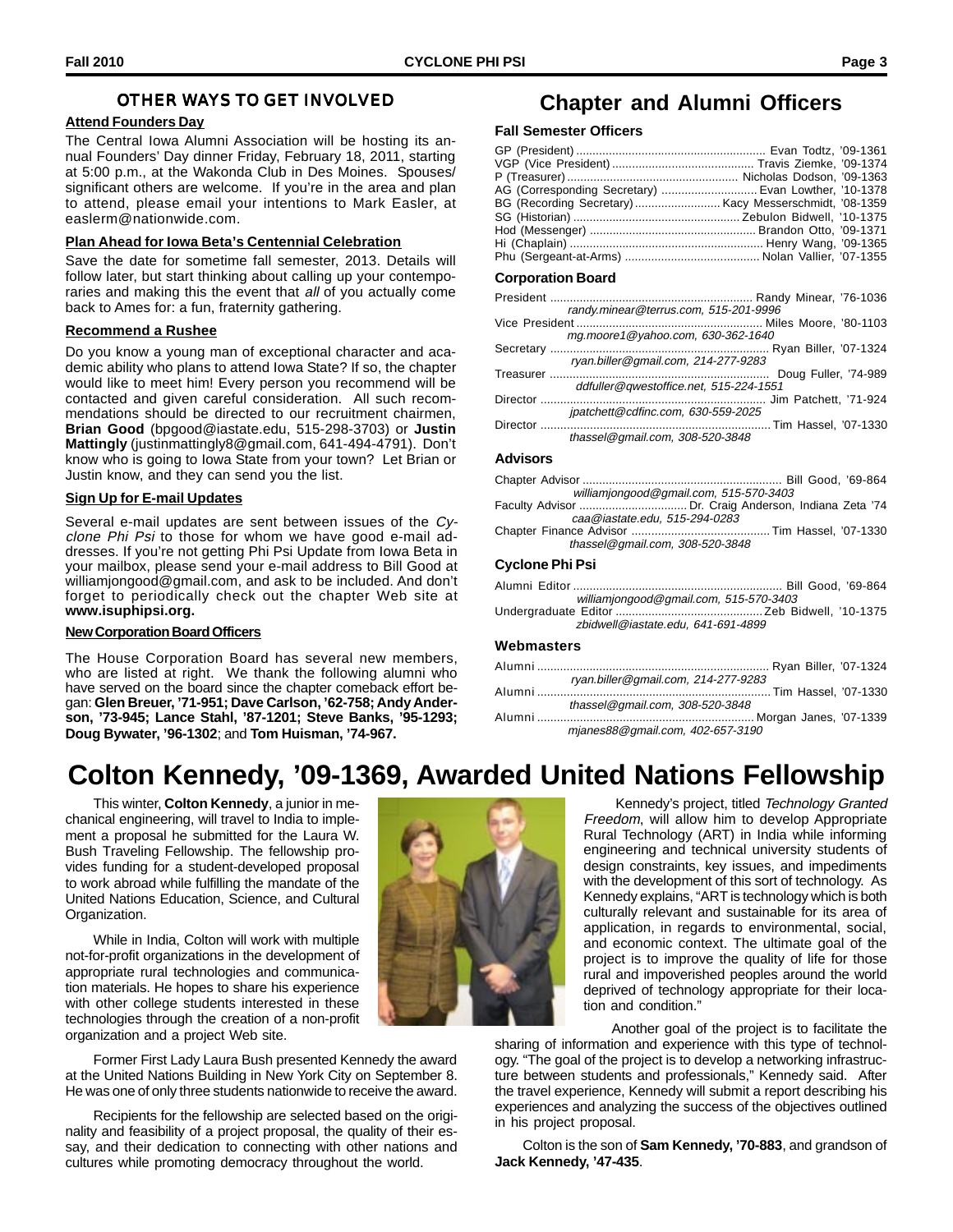## **Spotlight on Virgil Elings, '61-751**

Virgil Elings, originally from Des Moines, earned his BS in Mechanical Engineering from Iowa State in 1962 and his PhD in Physics from MIT in 1966. He spent the next 20 years on the physics faculty of the University of California at Santa Barbara (UCSB). While on a sabbatical leave in 1987, he co-founded Digital Instruments (DI).

Digital Instruments had a simple goal — to make the power of scanning probe microscopy readily available to scientists and engineers, enabling them to view and explore nanoscale features and structures never seen before. That year, they constructed the first commercially successful scanning tunneling microscope. It was a critical starting point for nanoscience and nanotechnology. By 1990, they were the world leader in Scanning Probe Microscopy.



DI received several awards for business and engineering excellence, including three Photonics Circle of Excellence awards and local, state, and national new product awards from the Society of Professional Engineers. In 1992, DI was ranked No. 150 in the INC 500 list of the 500 fastest growing private companies in the U.S. In 1998, the corporation merged with Veeco Instruments, a leading supplier of instrumentation for the research, semiconductor, data storage, telecommunications, and other industries. Elings, who holds 42 patents, served as the company's president and chairman of the board until his retirement in 1999.

Elings has donated his time, money, and energy to the many educational institutions with which he has been associated. At UCSB, the building that has become the home to the prestigious California Institute for Science and Innovation, a multidisciplinary research partnership between UCLA and



UCSB, has been named in honor of brother Elings. At MIT, the center for Theoretical Physics bears his name.

Brother Elings has not forgotten his ties to Iowa State. Those who have toured the campus recently know that a new engineering facility comprising three buildings is being constructed north of Beyer Hall and south of the Design Building. Because of a lead gift from brother Elings, the part of the complex that will serve as the new agricultural and biosystems building will be known as "Elings Hall."

The Santa Barbara area has also benefited from Brother Elings' support of its parks and homeless shelter, as well as an Olympic-sized pool and a Center for Engineering at a local high school.

In his retirement, Virgil enjoys spraying weeds on his ranch and piddling with a large collection of vintage and rare motorcycles and European race bikes which he displays at his motorcycle museum in Solvang, CA (http://www.motosolvang.com).

Virgil comments: "Phi Psi gave me lots of great memories. The Veishea activities in which the chapter was involved stick in my mind. One year, we built a South Pacific float on a junkyard auto frame. I rode inside it during the parade as a navigator, and remember the panic when the brakes started to go. We could have mowed down lots of spectators. I was not one of the dancing "girls" on the outside of the float! I also remember the brothers doing water ski demonstrations on Lake LaVerne. That's right, a speedboat on the lake. They even had a jump put in the lake, probably for the first and last time."

Brother Elings may be reached at 4664 Via Clarice, Santa Barbara, CA 93111 (805-693-8312; virgilelings@msn.com).

# **Blake Hanson,'10-1376, Starts Pre-Law Fraternity**

**Blake Hanson**, a junior in political science, felt there should be more opportunities for students at Iowa State interested in attending law school, so he started the Phi Alpha Delta pre-law fraternity chapter.

Beginning his sophomore year, Hanson hung up posters, made signs, spoke in classrooms, and networked with other fraternities and sororities to make his dream happen. Hanson had to find 20 students who were committed enough to the fraternity to pay a \$100 admission fee in order to get a charter.

"The main hurdle was convincing people," Hanson said. By March enough people had been found that wanted to join.

Phi Alpha Delta held its initiation ceremony August 29, 2010, and Hanson, founder and president of Iowa State's Phi Alpha Delta chapter, has now seen his vision come to fruition.

"I pride myself on the ability to initiate an idea, act on that idea, and persevere until my goal is accomplished," said Hanson. "Iowa State is known for engineering, not really liberal arts and sciences, but I felt we had enough interest on campus to create something self-sustaining."

Phi Alpha Delta was the first law fraternity or legal organization of any kind to establish a pre-law program to assist undergraduate students interested in the law. Phi Alpha Delta was also the first law fraternity to admit women.



**Blake Hanson, second from left, President and Founder of the Phi Alpha Delta Pre-Law Fraternity chapter at Iowa State, with state and national fraternity officers at the installation ceremony.**

### **Obituaries**

**Marietta B. Adams**, former House Mom, passed away on April 14, 2005, in Yuma, Arizona, at age 90. Her daughter, Julie Brunet, notified us of her passing.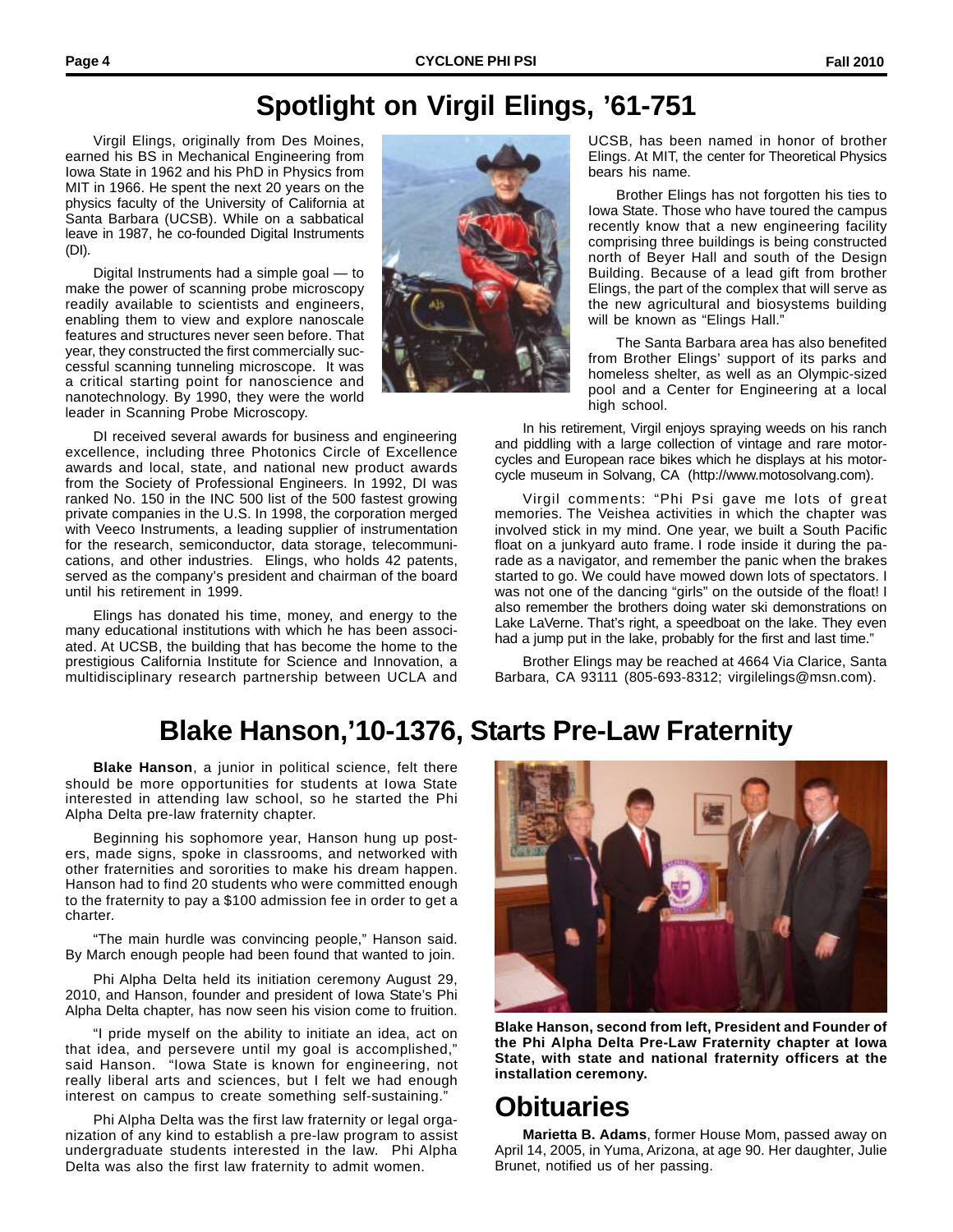**Frank J. Jayne, Jr., '38-259**, of Wickliffe, Ohio, passed away on October 15, 2010, at age 92. He was born in Hubbard, Ohio, and lived in Lyndhurst until three years ago. He worked as a design engineer for General Electric in Nela Park for 37 years, retiring in 1983. He was a Mason, an Eagle Scout, an elder at Euclid Avenue Christian Church, and a member of the Chagrin Valley Hunt Club. He played tennis, and was a photographer for high school wrestling. He is survived by his wife, Averna; children, Joyce Smith and Frank Jayne III; six grandchildren; and nine greatgrandchildren.

**Marvin I. Harden, '38-264**, of Aurora, Illinois, died August 21, 2008. Born in 1916, he had worked at Lyon in the engineering division, and volunteered at Mercy Center Hospital. His wife, Willena, died in May 2009.

**Melvin R. "Blackie" Beemer, '39-288**, of Corning, Iowa, died April 5, 2010. Born in 1918 on his family's farm in Taylor County, he started riding his pony to school at the age of four. A dedicated student, he graduated from Gravity High School at age 16, and worked on the farm for the next year. He enrolled at Iowa State to study veterinary medicine in 1937, and supported himself by handling the dry cleaning at the fraternity house and waiting tables in the girls' dormitory. There he met his future wife, Marney; they married in 1942, and settled in Corning, where he bought a large animal veterinary practice. He and the one other veterinarian in town had a big job maintaining strict animal disease controls in Adams County during WWII. A classmate, **George Gitz ['39-277]**, joined him briefly in partnership during the early 1950s. Blackie retired in1986, and he and Marney began spending winters in Oregon and Hawaii. He was a voracious reader, an enthusiastic gardener, and always kept numerous animals, both livestock and pets. In later years, after all five of his children had graduated from college, he and Marney made numerous trips abroad to visit them in Europe, Australia, and Egypt. He is survived by Marney, and by children Barb, Polly, Lynne, Gayle, and Scott.

**David E. Linge, '47-451**, of Cedar Rapids, Iowa, died August 7, 1988, at age 80. He was a former Paul Harris Fellow of the Rotary Club of Cedar Rapids. His widow, Audrey, died in 2008.

**Delmar D. Diercks, '50-529**, of Mason City, Iowa, died August 31, 2009. Born in 1931 in Mason City, he graduated from Mason City High School, and took his undergraduate and Doctor of Veterinary Medicine degrees at Iowa State. He played on the Cyclone basketball team from 1950 to 1953, and was drafted by the New York Knickerbockers in 1953. Delmar married Marylen Jane Green in 1955, and practiced veterinary medicine in Rockwell until his retirement in 1993. He was involved with the Holy Spirit Conference movement and Sheltering Wings prayer group for many years, and he and Marylen engaged in missionary work for 10 years before returning to Iowa. In 2000, he contracted with Tobin Custom Builders to have an energy-efficient cement home built on his 10-acre lot, which he and Marylen began converting to native prairie. He was a longtime member of the Grace Evangelical Free Church, and loved to fish, hunt, play basketball and cribbage, and attend his children's and grandchildren's activities. He is survived by Marylen; children David, Kathi Sawyer, Daniel, and Kristi Johnson; and five grandchildren.

**Harold S. Evans, Jr., '51-555**, of Pittsburgh, Pennsylvania, passed away on January 6, 2010, at age 76. He is survived by a daughter, Elizabeth, and his best friend, Colleen Miller. His son, Harold III, predeceased him.

**William H. Lomax, '54-629**, of Galesburg, Illinois, died July 14, 2010. Born in Galesburg in 1935, he graduated from Abingdon High School in 1953 and from Iowa State in 1957. He married Roselyn VanderWert in 1958, and served in the Army Reserves before taking up farming. He was a past member and president of the Abingdon School Board, and helped promote the founding of Carl Sandburg College. He was on the Lake Bracken Board,

was involved with the Boy Scouts, and was a member of the Abingdon United Methodist Church and served on several committees. He retired from farming in 1996, and was Cedar Township Supervisor. He played golf, and enjoyed spending time with his family. He is survived by Roselyn, who notified us of his passing; children Jeanne, Elizabeth, and Steve; three grandchildren; and three great-grandchildren.

**William A. Meyer, '55-645**, of Carefree, Arizona, died June 25, 2010, of bone marrow cancer.. He was born in Moline, Illinois, but grew up in Davenport, Iowa. He was a graduate of Iowa State, where he was a member of the Cyclone basketball and track teams. Upon graduation, he was commissioned an Ensign in the US Navy Reserve and served active duty aboard the USS Somers. He completed his naval service with the rank of Lieutenant Commander. He was a former executive with the Linde division of Union Carbide, and later was owner and president of Arizona Welding Equipment in Phoenix. He was a longtime member and past president of Desert Forest Golf Club, and chaired the planning and zoning commission for the town of Carefree. He is survived by his wife of 51 years, Donna, who notified us of his passing; a son, Keith; daughters Tracy Davis and Kristen Gavelek; nine grandchildren; and four great-grandchildren.

### **Cyclo-grams**

**Theodore L. Johnston, '40-300**, reports: "No change, just a year older (89)." He receives mail at 6201 Deer Ave., Cheyenne, WY 82009.

**Clark A. Sweetser, '42-324**, writes: "I graduated in 1943, so it was that summer that our house was taken by ISU. I'm sorry to say that I don't remember any details, but I'm pretty sure that the house was used to house female personnel in some kind of war connection. This would have lasted probably until 1945. I visited the campus in late 1946 to consider a Master's in engineering. The biggest reason I did not pursue more education was that my new wife and I could not find any suitable housing. I'm sure I must have visited the Phi Psi house, but I have no memory of it. I guess some of the older alumni probably looked after the legal details." Write to Clark at 8802 Gatwick Dr., Knoxville, TN 37922, or send email to clark3097@aol.com.

**Irwin H. Huff, '54-632**, is a retired veterinarian, and reports "nothing new." His children are Cindy, Debby, Gail, Jennifer, and Callie. He receives mail at 215 W. Turnpike Ave., #6, Bismarck, ND 58501.

**John L. Fazel, '57-685,** and his wife, Mary Lou, stopped by the chapter house this fall on the home stretch of a trip from their home in Orinda, California, to the east coast and back. John brought with him an oil painting of the chapter house, circa 1958, that his



grandmother, Edna Horsley, age 75 at the time, had painted for him when he was in school. It is an excellent depiction of how the house looked at that time. Not having any Phi Psi descendants to leave the painting to, John felt it was appropriate to give it to the chapter. Here, John and Mary Lou present the painting to **Bill Good, '69-864.** Thanks, John! Write to John at 66 Loma Vista Dr., Orinda, CA 94563 (925-254-7341).

**Gary L. Astleford, '60-728**, is a former mayor of Osakis, Minnesota, and is retired. He and Jeanne  $(XΩ-ISU)$  have two sons, Andrew and Aaron. He is a member of Lions Club, and enjoys hunting and fishing. Write to him at 906 E. Lake St., Osakis, Minnesota 56360. Call320-859-4548, or send e-mail to gjastleford@midwestinfo.net.